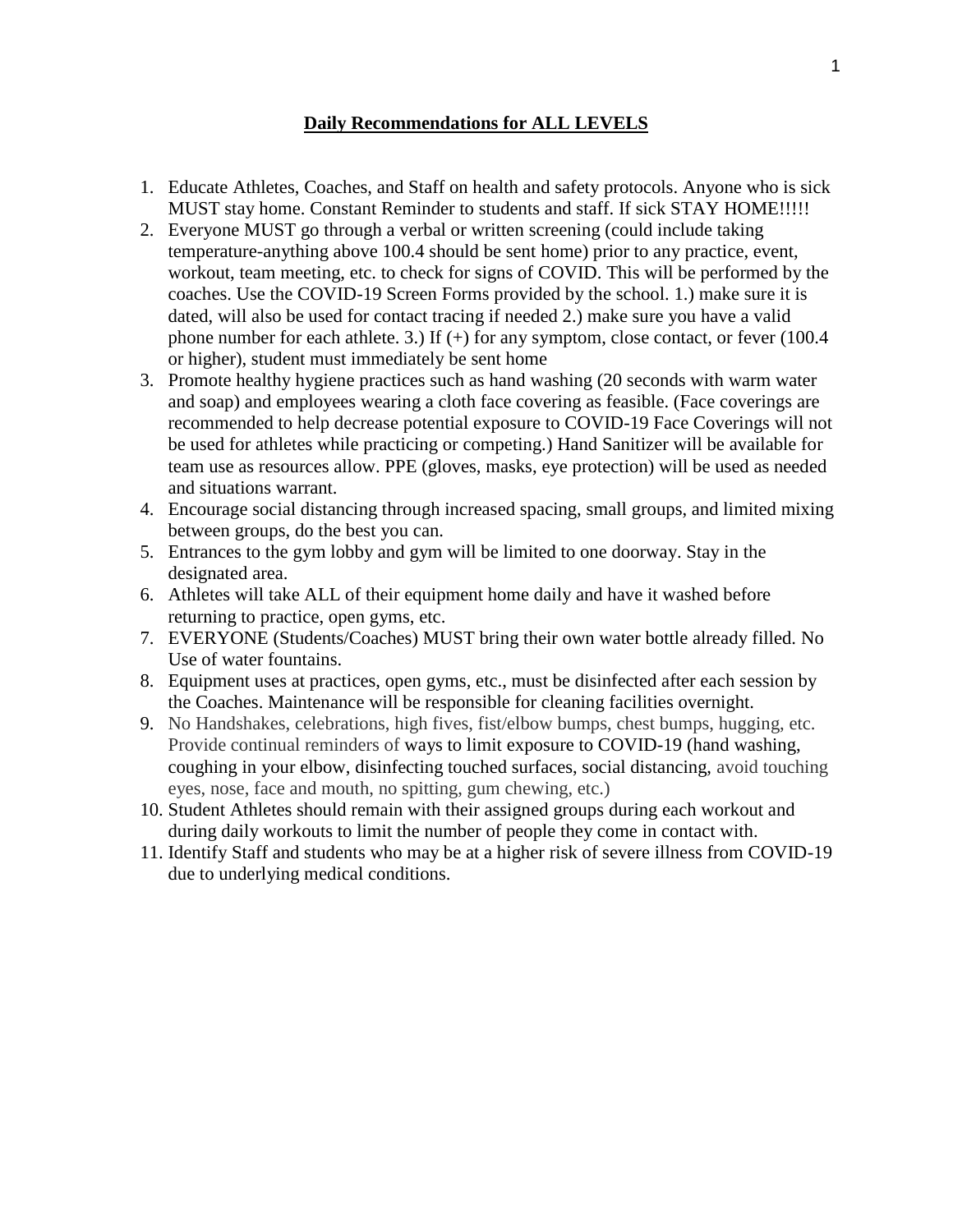## **CLASSIFICATION OF SPORTS**

**High Risk**: Sports that involve close, sustained contact between participants, lack of significant protective barriers, and high probability that respiratory particles will be transmitted between participants. Examples: football, cheerleading

**Moderate Risk**: Sports that involve close, sustained contact, but with protective equipment in place that may reduce the likelihood of respiratory particle transmission between participants OR intermittent close contact OR group sports that use equipment that can't be cleaned between participants. Examples: basketball, volleyball, baseball

**Low Risk**: Sports that can be done with social distancing or individually with no sharing of equipment or the ability to clean the equipment between uses by competitors. Examples: running events, cross country, sideline cheer

**\*\*** High/Moderate Risk Sports may move to a Low risk category with non-contact modifications. Team Activities should be limited to individual skill development drills that maintain social distancing.

# **LEVELS OF PARTICIPATION**

## **Level 1 (PA State Red)**

Team Activities: No In-person gatherings allowed, Athletes and Coaches may communicate via online meetings (zoom, google meet, etc.), Athletes may participate in individual home workouts including strength and conditioning.

## **Level 2 (PA State Yellow or Green)**

Team Activities may include: team meetings, open gym, kick around, weight training/conditioning, running events, cross country, throwing events, swimming, golf, and sideline cheer, etc.

## **Limitations on Gatherings**:

No gathering of more than (25 Yellow - 250 Green) individuals per group including coaches per practice area.

Controlled non-contact practices only, modified game rules

#### **Physical Activity**:

- Lower risk sports practices may begin
- Modified practices may begin for Moderate and High risk sports (practices must remain non-contact and include social distancing where applicable, activity should focus on individual skill development)

#### **Level 3 (PA State Green)**

Team activities may include: basketball, volleyball, baseball

#### **Physical Activity and Athletic Equipment**:

- Low, Moderate, and High Risk practices and Low and Moderate Risk
- competitions may begin (As per State, Local, and PIAA Guidelines)

## **Level 4 (PA State Green)**

Team Activities include: Low/Moderate Sports may resume. High Risk Sports (Football, Wrestling, and Cheerleading Stunting) may begin full person to person contact and competition.

## **Physical Activity and Athletic Equipment**: